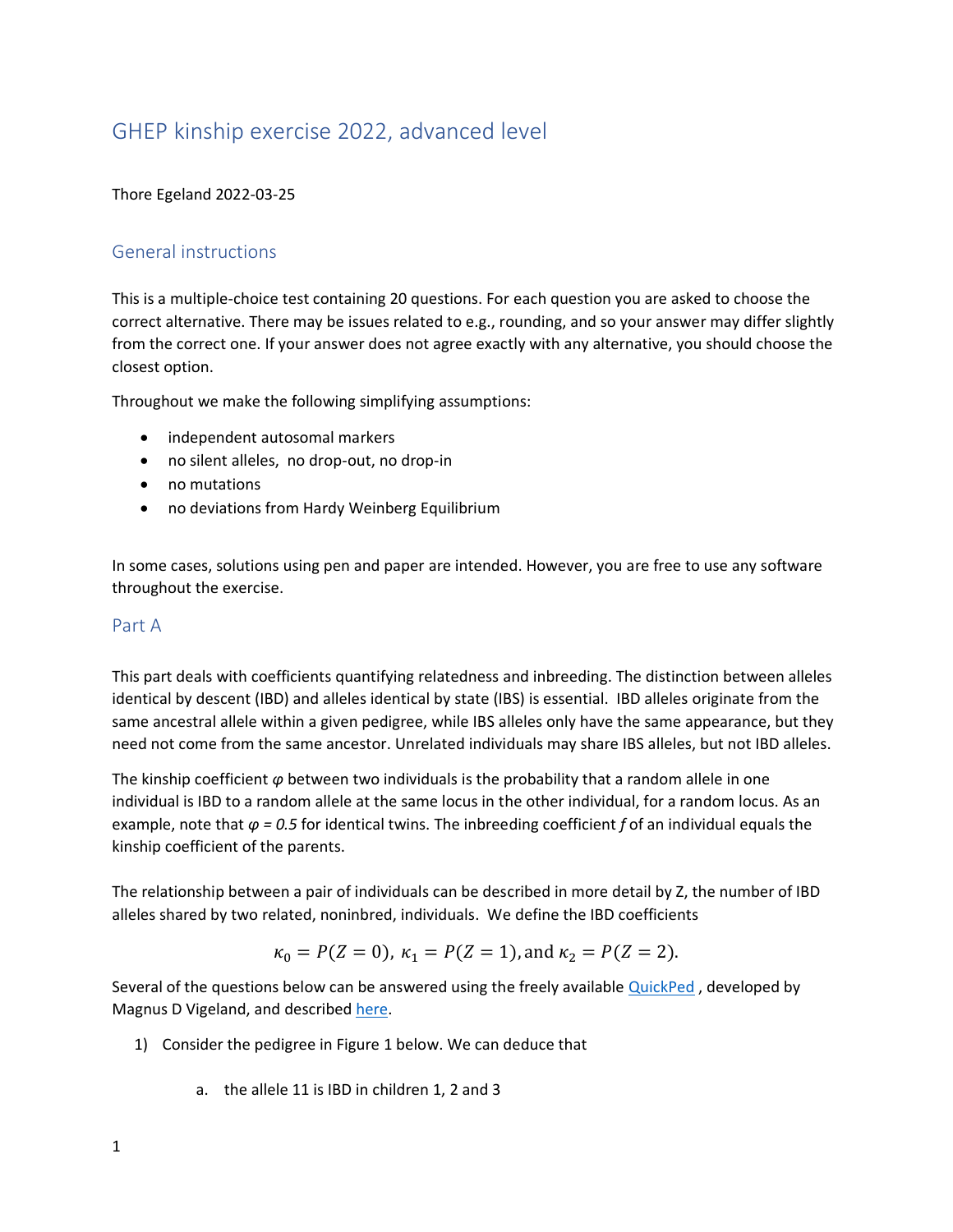- b. there are no IBD alleles
- c. the allele 11 is IBD in children 1 and 3, but there is a different copy (IBS) in child 2
- d. the allele 11 is IBD in children 1 and 2
- e. the allele 16 in children 1 and 3 is IBD but not IBS
- 2) For any relationship between two noninbred individuals, it is true that
	- a.  $\kappa_0 + \kappa_1 + \kappa_2 = 1$ b.  $\kappa_0 + \kappa_1 + \kappa_2 > 1$ c.  $\kappa_0 + \kappa_1 + \kappa_2 < 1$ d.  $\kappa_0 + \kappa_1 + \kappa_2 = 0$ e.  $\kappa_0 + \kappa_1 + \kappa_2 = 0.5$
- 3) For any relationship between two noninbred individuals, it is true that
	- a.  $\varphi = \kappa_0 + \kappa_1 + \kappa_2$ b.  $\varphi = \kappa_0 + \kappa_2$
	- c.  $\varphi = \kappa_1 + \kappa_2$
	- d.  $\varphi = 2\kappa_0$
	- e.  $\varphi = 0.25\kappa_1 + 0.5\kappa_2$
- 4) Consider the pedigrees in Figure 2 below, which all have the same IBD coefficients between the hatched individuals. The IBD coefficients  $(\kappa_0, \kappa_1, \kappa_2)$  are
	- a. (0.50, 0.00, 0.50) b. (0.50, 0.50, 0.00) c. (0.40, 0.00, 0.60)
	- d. (0.00, 0.50, 0.50)
	- e. (0.25, 0.50, 0.25)
- 5) In each pedigree in Figure 2, the kinship coefficient between the hatched individuals is
	- a. *φ* = 0.50
	- b.  $\varphi = 0.25$
	- c.  $\varphi = 0.75$
	- d.  $\varphi = 1.00$
	- e.  $\varphi = 0.125$
- 6) The child A in Figure 3 has inbreeding coefficient
	- a. *f* = 0.50 b.  $f = 0.25$ c.  $f = 0.75$ d.  $f = 1.00$ e. *f* = 0.00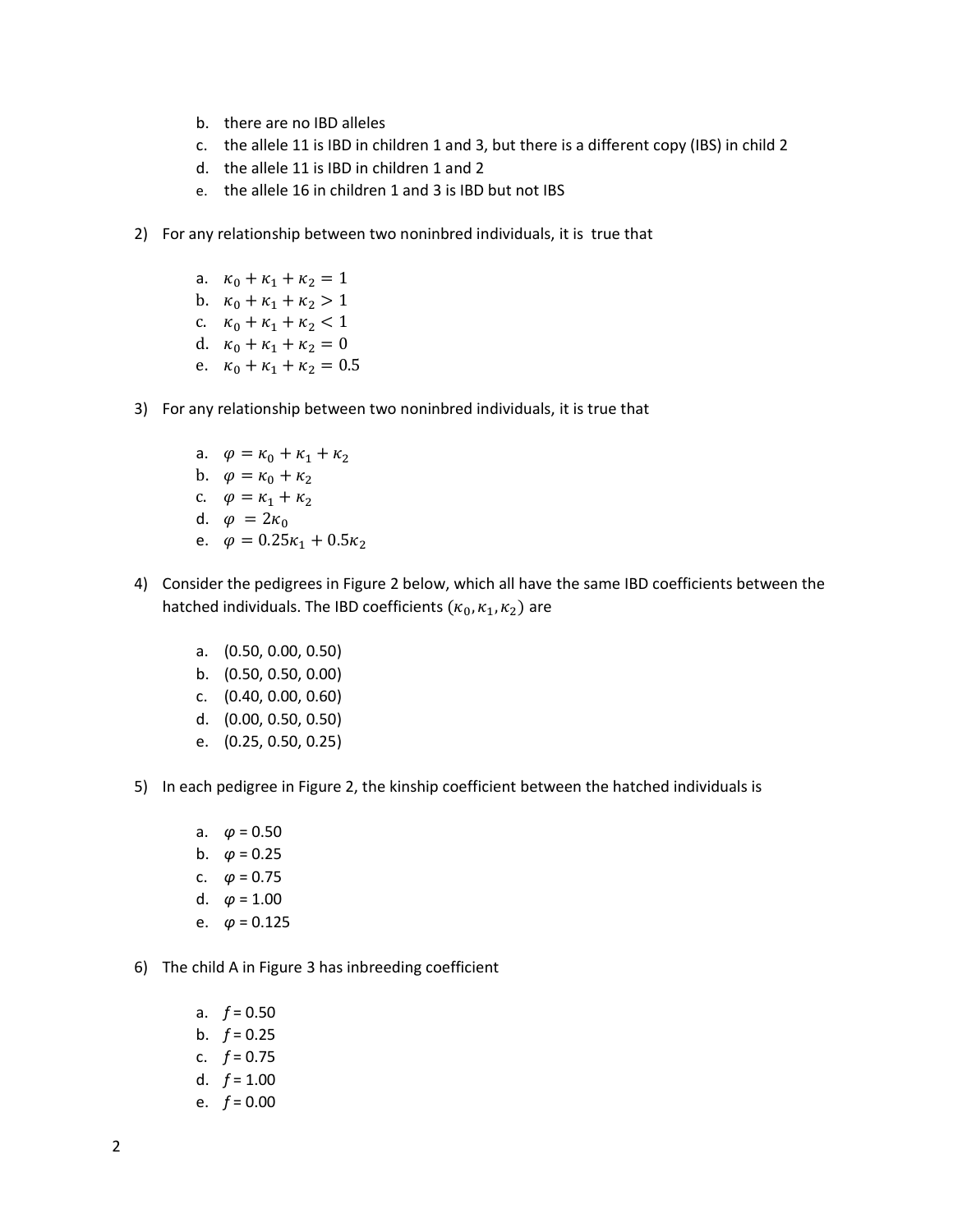- 7) Consider the built-in Habsburg pedigree of [QuickPed.](https://magnusdv.shinyapps.io/quickped/) The inbreeding coefficient of [Charles II](https://es.wikipedia.org/wiki/Carlos_II_de_Espa%C3%B1a) at the bottom of the pedigree is closest to a child of
	- a. third cousins
	- b. second cousins
	- c. first cousins
	- d. half sibs
	- e. full sibs
- 8) Assume non-inbred individuals A and B are half siblings and also first cousins. This relationship is sometimes denoted "3/4 siblings". Their kinship coefficient is then
	- a. *φ* = 0.1875 b.  $\varphi = 0.2225$ c.  $\varphi = 0.1575$ d. *φ* = 0.2525 e.  $\varphi = 0.0250$

#### Part B

This section illustrates the 'Blind search' formula used to calculate LRs for pairwise relationships in several programs. The likelihood function for one marker can be written

$$
L(\kappa_0, \kappa_2) = L(H) = \kappa_0 P(G \mid Z = 0) + (1 - \kappa_0 - \kappa_2)(G \mid Z = 1) + \kappa_2 P(G \mid Z = 2).
$$

where  $G := (g_1, g_2)$  are the genotypes, and  $\kappa_0$  and  $\kappa_2$  are the coefficients specified by the hypothesis *H* (note that  $\kappa_1$  = 1-  $\kappa_0$  –  $\kappa_2$ ). We exemplify for a paternity case, where we assume that the genotype of the alleged father (AF) is 1/1 and the child (CH) is 1/2. The frequencies are *p* and *q = 1-p* for the alleles 1 and 2. The hypothesis *H<sub>1</sub>*, *AF is the biological father of CH*, corresponds to κ<sub>0</sub> = κ<sub>2</sub> = 0, which gives the likelihood

$$
L(H_1) = 0 * P(G | Z = 0) + 1 * P(G | Z = 1) + 0 * P(G | Z = 2) = p^2 q.
$$

Note that the term  $P(|G| | Z = 1) = p^2 q$  coincides with the likelihood for a parent offspring relationship. The competing hypothesis  $H_2$ , AF and CH are unrelated, gives  $\kappa_0 = 1$  and  $\kappa_2 = 0$ , and therefore

$$
L(H_2) = 1 * P(G | Z = 0) + 0 * P(G | Z = 1) + 0 * P(G | Z = 2) = p^2 2pq.
$$

The term  $P(G | Z = 0) = p^2 2pq$  corresponds to the unrelated case since there is no IBD sharing. The last term is 0, i.e.,  $P(G | Z = 2) = 0$ , since the marker data is not compatible with two IBD alleles. Anyway, this term also cancels since  $\kappa_2 = 0$ . The likelihood ratio in this case is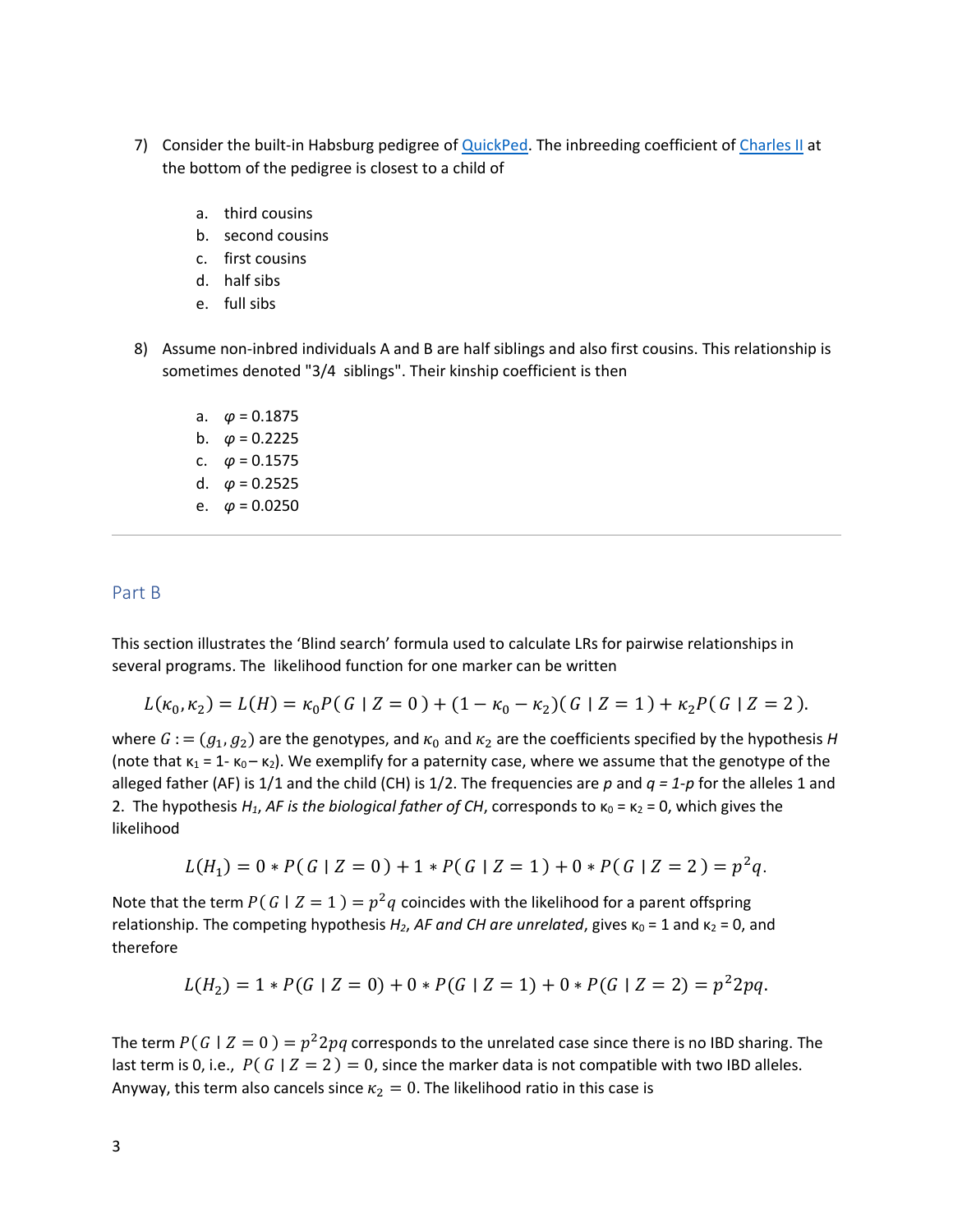$$
LR = \frac{L(H_1)}{L(H_2)} = \frac{p^2 q}{p^2 2pq} = \frac{1}{2p}.
$$

In exercises 9-13 we consider the LR comparing the following hypotheses for two samples A and B:

H<sub>1</sub>: A and B are first cousins

H2: *A and B are unrelated*

- 9) Assume A and B both have genotype 14/16 for the marker D2S1358, with allele frequencies *p<sup>14</sup> = 0.1124* and *p<sup>16</sup>* = 0.2392. The LR, is then
	- a. 3.27
	- b. 6.53
	- c. 1.57
	- d. 2.13
	- e. 1.00

10) For any marker where A and B share no alleles, the LR is

- a. 1/8
- b. 1/4
- c. 3/4
- d. 1/16
- e. 0

11) What is the smallest possible LR with 22 independent markers?

- a. 1
- b. 0.10
- c. 0.0018
- d. 1/16
- e. 0.012
- 12) Consider an autosomal marker with alleles a, b, c, and d with allele frequencies 0.1, 0.1, 0.1 and 0.7, respectively. What is the LR if both individuals are homozygous for allele d?
	- a. 1/16
	- b. 0.170
	- c. 10.2
	- d. 1
	- e. 1.107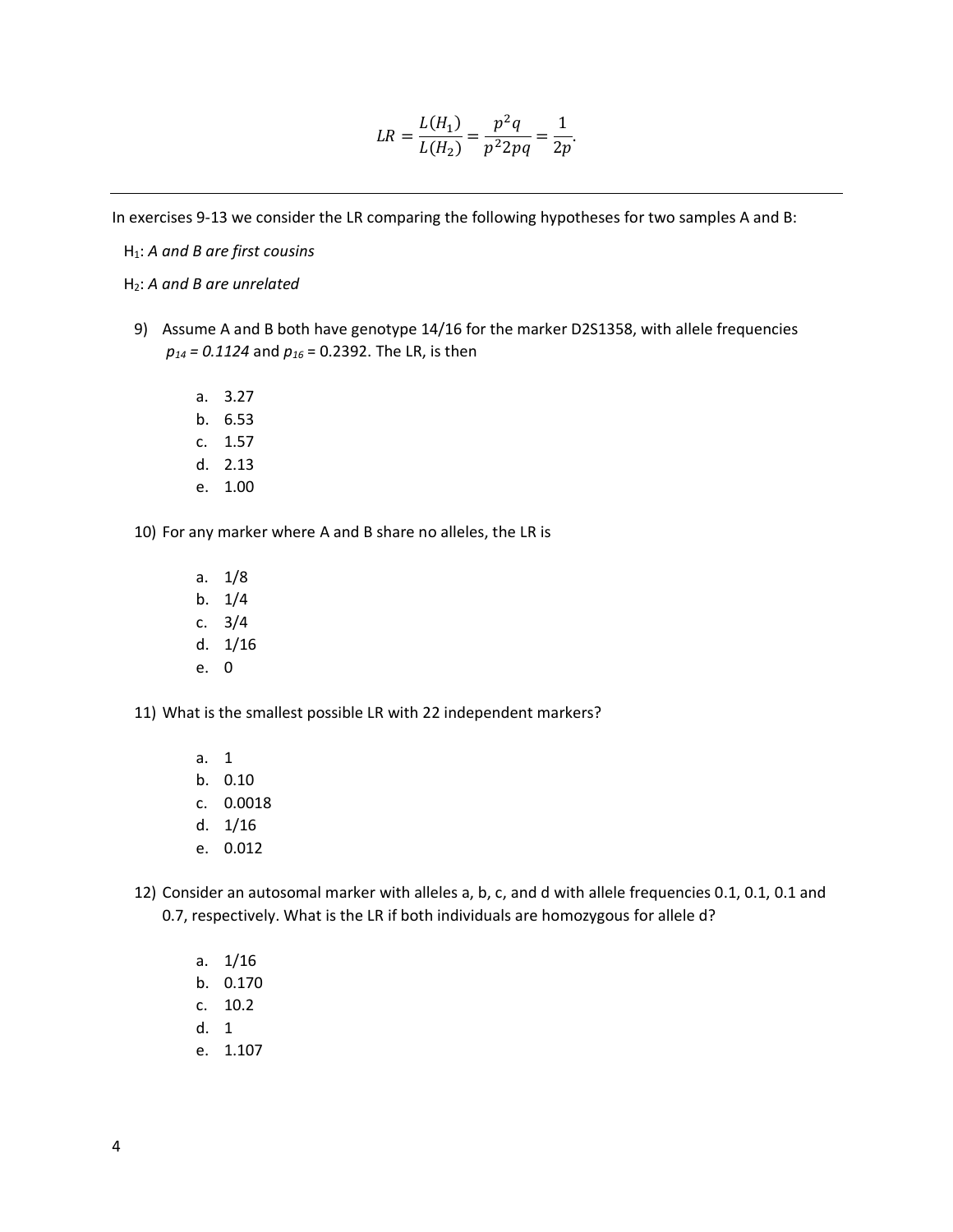- 13) Consider an autosomal marker with alleles a, b, c, and d, with frequencies  $p_a$ ,  $p_b$ ,  $p_c$ , and  $p_d$ . What is the LR if A and B are both homozygous for allele d?
	- *a. 0.75 + 0.25/p<sup>d</sup>*
	- *b. 0.75 + p<sup>d</sup> /0.5*
	- *c. 0.25/p<sup>d</sup>*
	- *d. 1/p<sup>d</sup>*
	- *e. 1.75*

### Part C

This part addresses exemplifies blind search. We consider *n = 100* DNA profiles and for each pair of profiles we would like to check if some close family relationship is indicated. Implementation of this search typically uses the blind search formula introduced in the previous part. For some of the below questions you will need software. The input files are

- [Norwegian\\_DB.fam A](https://familias.name/ghep22/Norwegian_DB.fam) database of Norwegian allele frequencies for 35 STR markers, in Familias format. If you use Familias, you should remove mutation models, or set mutation rates to 0
- Norwegian DB.txt The above database in plain text format. (In Familias you may be asked to scale frequencies to sum to 1 when importing. You should answer 'Yes'.)
- [pm.txt 100](https://familias.name/ghep22/pm.txt) DNA profiles, labelled V1, ..., V100
- [ref.txt](https://familias.name/ghep22/ref.txt) One DNA profile, labelled ref

14) One hundred profiles give rise to the following number of pairwise comparisons:

- a. 99
- b. 4950
- c. 9900
- d. 10000
- e. 100000
- 15) Assume  $n = 100$  profiles from unrelated people are subjected to a blind search. Let  $H_1$ : *full sibs* and  $H_2$ : *unrelated*. Assume the false positive rate is  $P(LR > 10000 | H_2) = 1/1000000$ . If we assume that the comparisons are independent and *H2* is true, the probability that at least one pairwise comparison will give an LR exceeding 10000 is
	- a. 1/1000000
	- b. 1/100000
	- c. 1/10000
	- d. 0.0049
	- e. 0.05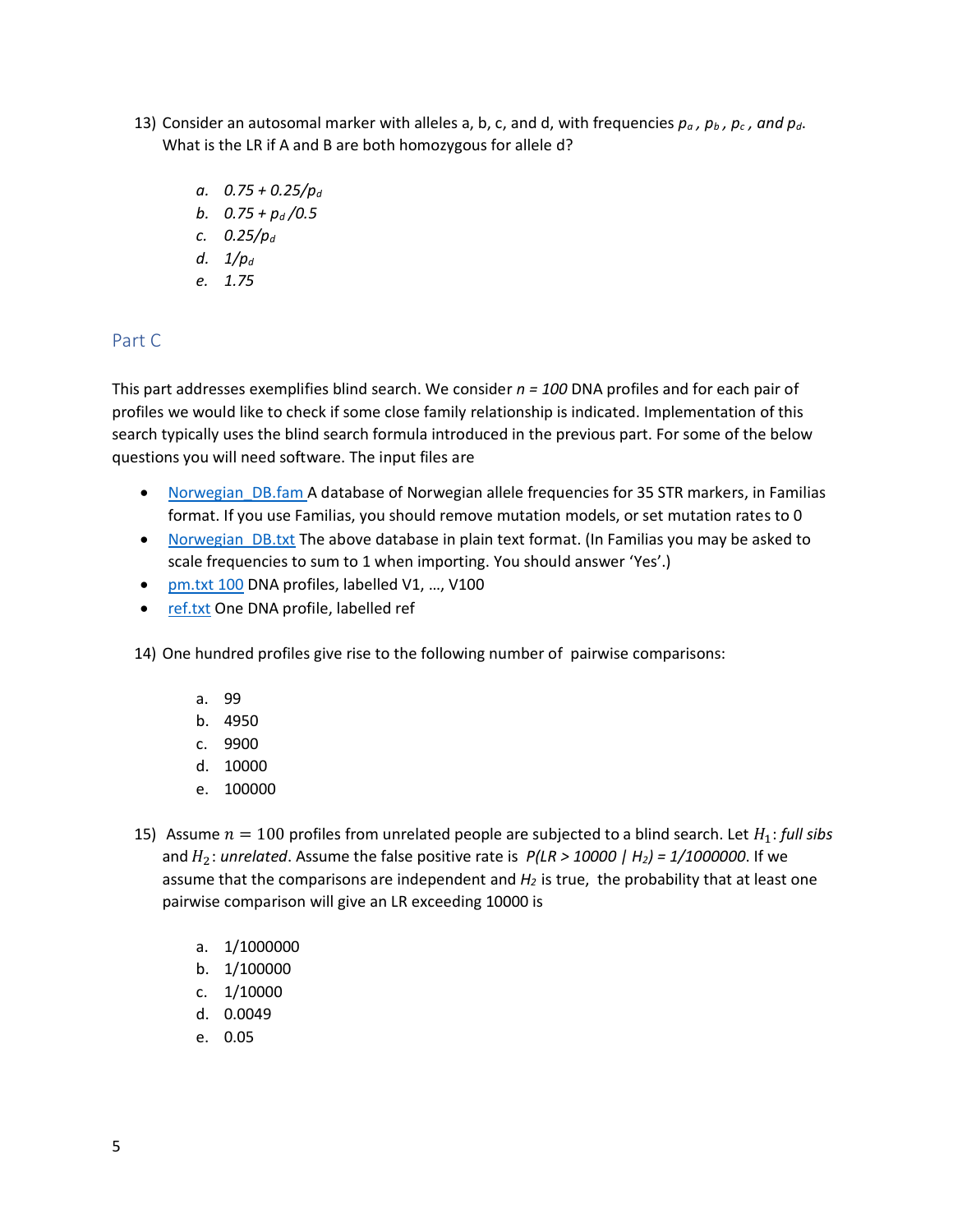- 16) If we search for parent child-relationships, i.e., test  $H_1$ : *parent-child* against  $H_2$ : *unrelated* with an LR threshold of 10000 using the profiles in the file [pm.txt,](https://familias.name/ghep22/pm.txt) we find that
	- a. there are no parent-child relationships
	- b. there is a parent-child relation between V1 and V2, and between V1 and V3, but the analysis doesn't tell the direction of the relationships
	- c. V1 is the parent of V2 and V1 is the parent of V3
	- d. V11 is the parent of V2 and V10 is the parent of V3
	- e. V19 is the parent of V2
- 17) Consider the following output:

| Person 1       | Person 2 | Relationship | LR             |
|----------------|----------|--------------|----------------|
| V <sub>1</sub> | V2       | Parent-Child | 1.6412901e+015 |
| V1             | งว       | Siblings     | 6.8562885e+013 |
|                |          |              |                |

The LR comparing  $H_1$ : *Parent-child* to  $H_2$ : *(Full) siblings* is

- a. 1.64e+15
- b. 23.9
- c. 6.86e+13
- d. 0.04
- e. 10000
- 18) (Continuation of the previous exercise.) Assume the priors *P(H1) = P(H2) = 0.5.* Then the posterior *P(H1|data)* is
	- a. 0.96
	- b. 0.99
	- c. 0.59
	- d. 0.04
	- e. 0.50

19) The profile in [ref.txt](https://familias.name/ghep22/ref.txt) most likely comes from

- a. someone unrelated to all profiles in pm.txt
- b. the mother or daughter of V2
- c. a first cousin of V2
- d. a sibling of V3
- e. a half sibling of V3
- 20) Consider the hypotheses H1, H2 and H3 in Figure 4. The LRs comparing H3 to H2 and H3 to H1 are, respectively,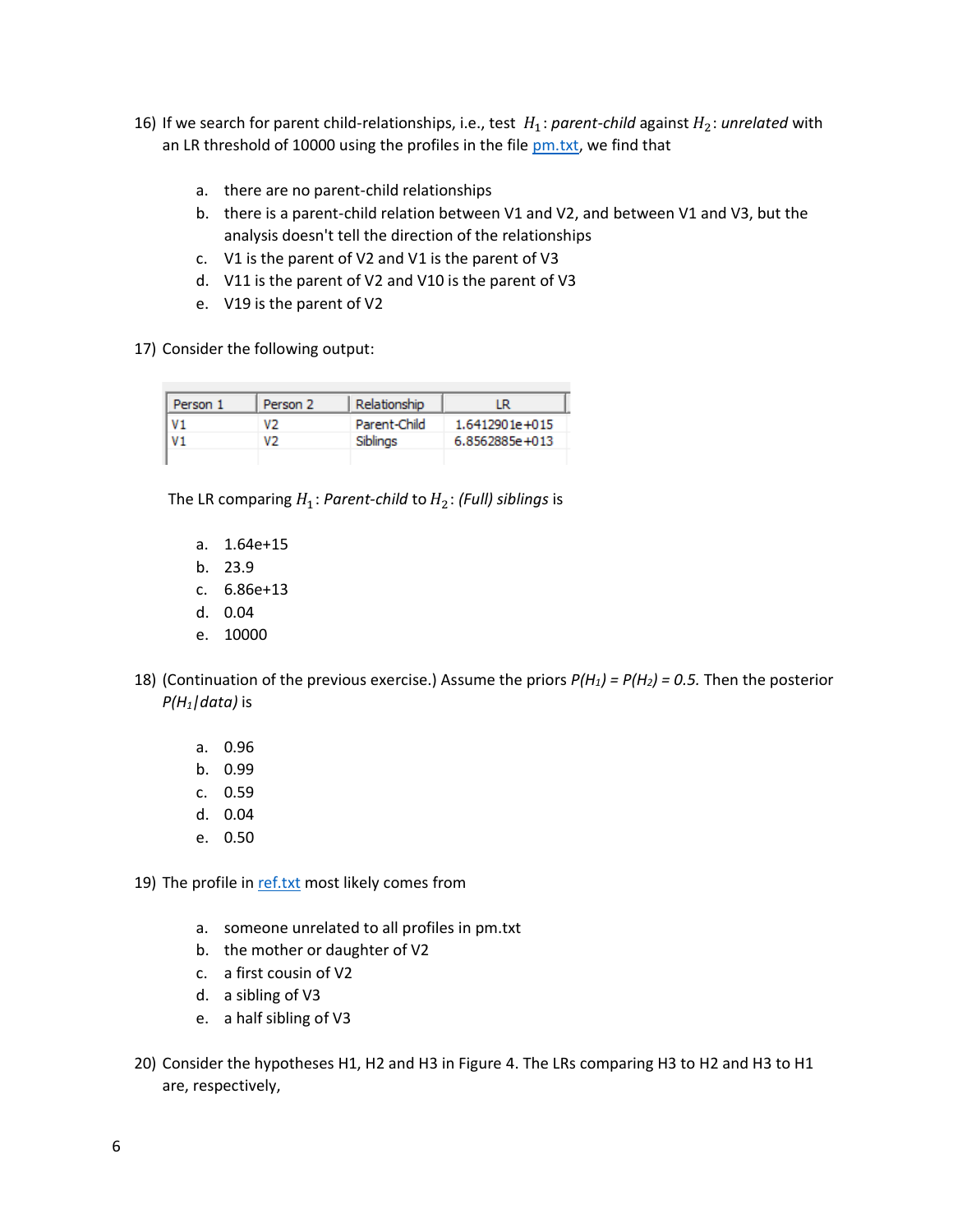- a. 626014 and 1.8e+15
- b. 626014 and 3.6e-010
- c. 1.8e+15 and 2.8e+09
- d. 1 and 1.8e+15
- e. 626014 and 0

## Figures



*Figure 1 For Question 1. Reproduced from Kling et al., Mass Identifications, Academic Press, 2021.*